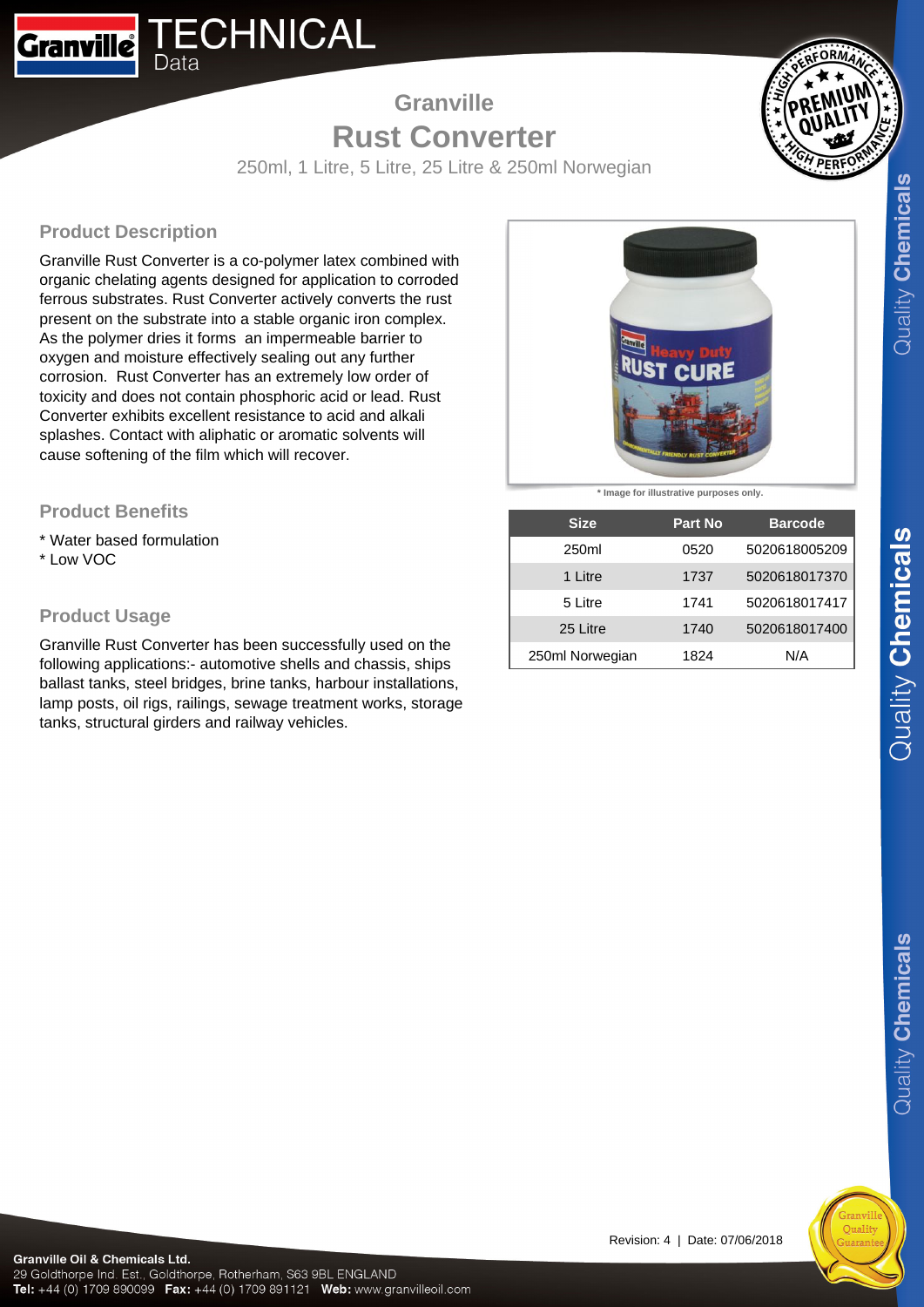# **Granville Rust Converter**



250ml, 1 Litre, 5 Litre, 25 Litre & 250ml Norwegian

#### **Directions for Use**

Wire brush the substrate to remove loose flaking paint and rust. Remove any high surface peaks by abrading then wash the substrate with detergent to remove oil and grease. Surfaces should then be cleaned using high pressure water wash to remove the detergent and any corrosion salts. Do not remove all traces of rust as the presence of rust is necessary for a complete chemical reaction of Rust Converter.

It is recommended to carry out an initial test area at all times. This test should take place in the working conditions of application. The topcoat system should also be tested for compatibility.

Stir product thoroughly before use and decant sufficient material for the operation into a suitable non-metallic container. To avoid contamination do not pour any unused material back into the original bulk container.

Apply a minimum of two coats by brush, spray or roller to a wet film thickness of 60-90um per coat (20 - 30um DFT). Brush: Application by brush is preferred for the first coat to ensure full penetration when the substrate is heavily rusted. Roller: Use a short nap roller and apply the coating evenly - edges may need to be stripe coated by brush to ensure the substrate is completely coated.

Spray: The coating may be applied by air assisted or airless spray techniques with typical gun settings as follows: Airless Spray Air assisted (syphon or pressure fed)

100 - 130Kg/cm2 tip pressure 3.5 - 4Kg/cm2 air pressure

250 - 400 um tip 250 - 400 um tip

40 - 60 degrees fan 40 - 60 degrees fan

Atmospheric Conditions:

External: An air temperature of 5 - 30oC is preferred. Avoid applying if relative humidity is greater than 80% or when there is a risk of rain or condensation during the drying period.

Internal: Ensure air movement is available to remove excess moisture during the drying process.

Immerse brushes, rollers or spray tips in clean water during work breaks to prevent drying. Use water to clean equipment before product dries. To remove dried dried coating use lacquer thinner or aromatic solvent. Thinning: If required, use a little de-mineralised water, but no more than 10%.

If applying a primer, use a white spirit based product and apply a small area first to check compatibility.

#### **Storage Instructions**

Store in a cool dry area between 5°C and 20°C out of direct sunlight and protect from frost.

#### **Shelf Life**

6 months from date of manufacture but can extend to 12 months if kept in unopened containers and not stored in temperatures below 5°C and not above 20°C

## **Specification Information**

Touch dry: 15 - 30 minutes Coverage @ 75um WFT: 10 - 12m2 per litre Water vapour permeability 25um DFT @ 38°C 90% RH

**Appearance** : Milky off white solution

**Odour** : Characteristic

Quality Chemicals